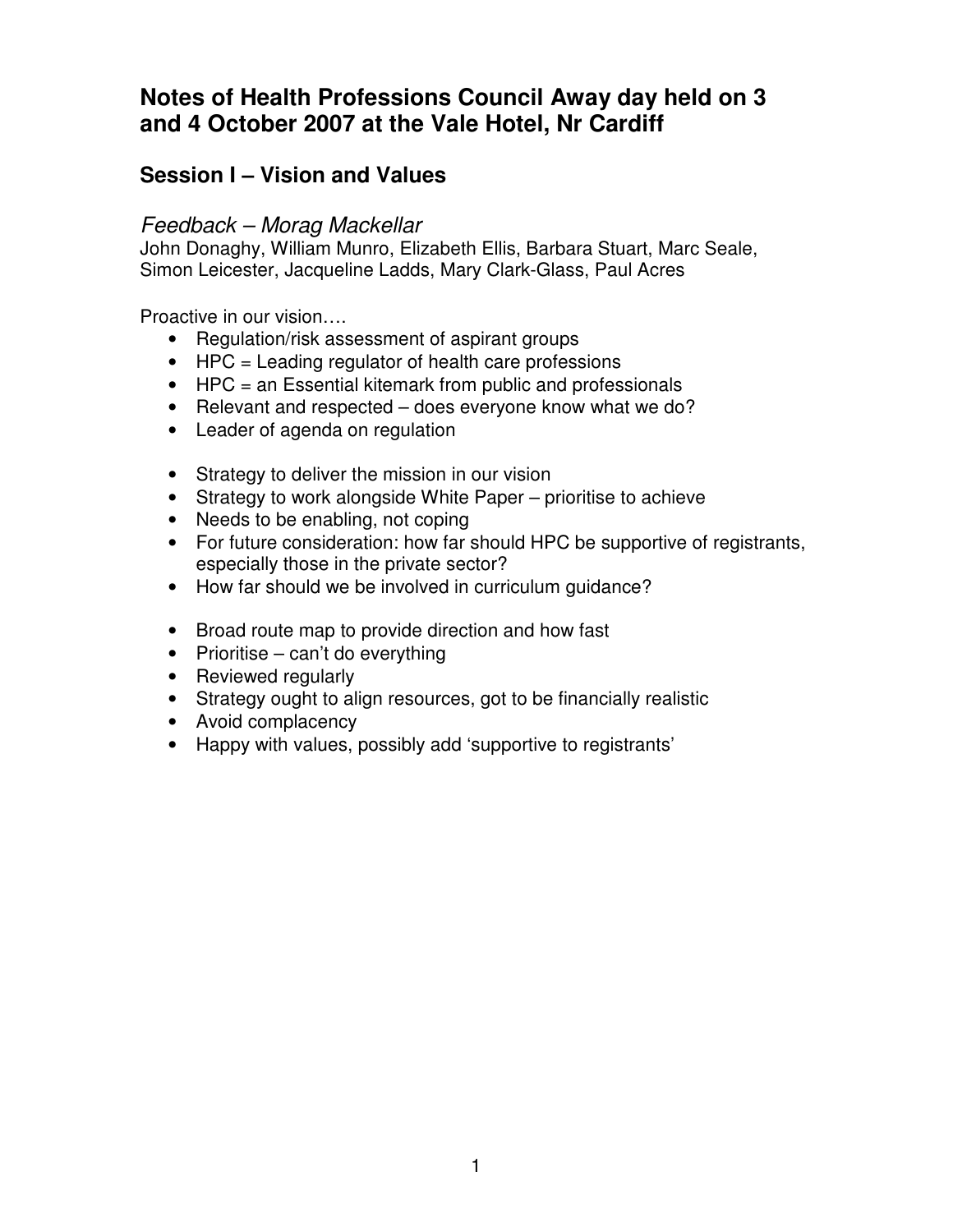# • **Session I – Vision and Values**

### Feedback – Graham Smith

Jeff Lucas, Sheila Drayton, Roy Dunn, Sue Griffiths, Annie Turner, Karen Bryan, Helen Davis, Robert Clegg, Patricia Blackburn, Niamh O'Sullivan

#### Vision

- How do we like to be seen? By whom?
- Proportionate
- Accountable performance management
- Accessible, approachable
- Effective organisation seen as that by all stakeholders
- High profile for the right reasons

### Strategy

- Must set the direction
- Need to think 5 years ahead
- Outward facing to general public
- Targeted towards organisations which interact with the public
- Work collaboratively
- Use the media popular (Coronation street)
- Balance with value for money (registrants' fees)
- Start with independent survey of the public's understanding of our role
- Must not be complacent about low number of complaints

### Values

- Fairness, openness, reflectiveness
- Communicate Effectively
- Good at consulting
- Need to unpick how we communicate with various groups
- May need revisiting in another arena mechanics of all our values
- Reflective organisation learning organisation
- Are the 6 guiding principles values? Are they outcomes, aspirations?
- Do we need values?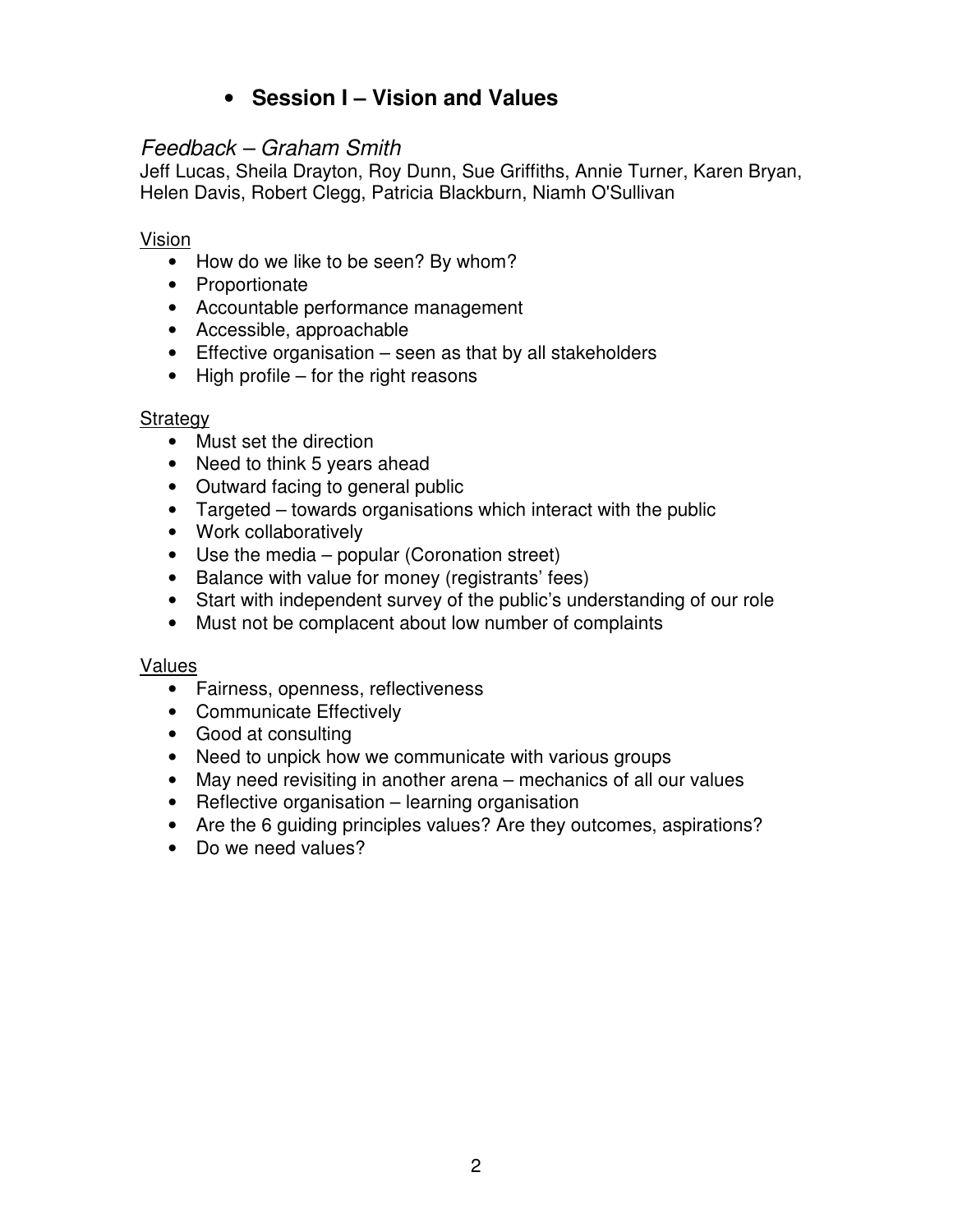# **Session I – Vision and Values**

### Feedback – Peter Douglas

Anna van der Gaag, Keith Ross, Tony Hazell, Jacqueline Sheridon, Christine Farrell, Rachel Tripp, Neil Willis, Diane Waller

#### Vision

- Regulation should aim to promote social justice?
- Wider than FTP process: Raising standards/influence (e.g. Education and Standards) Improving the future
- Using our data/publicising
- Be the "Best managed regulator in the UK"
- Where we've come from (CPSM HPC 2001)
- Expansion? benefits of regulation? who to include?
- Mission given to us by HPO
- Our processes being adopted by others? Exemplary regulator? Model for Europe?

#### Communicating our vision

- Evaluating success
- A driver for quality improvement
- Increasing presence, efficiency and accessibility

#### Values

- Same as guiding principles? Does it matter?
- Protection of public  $=$  mission not value
- Values are 'the DNA of the Organisation'
- Innovative
- Professionalism
- Openness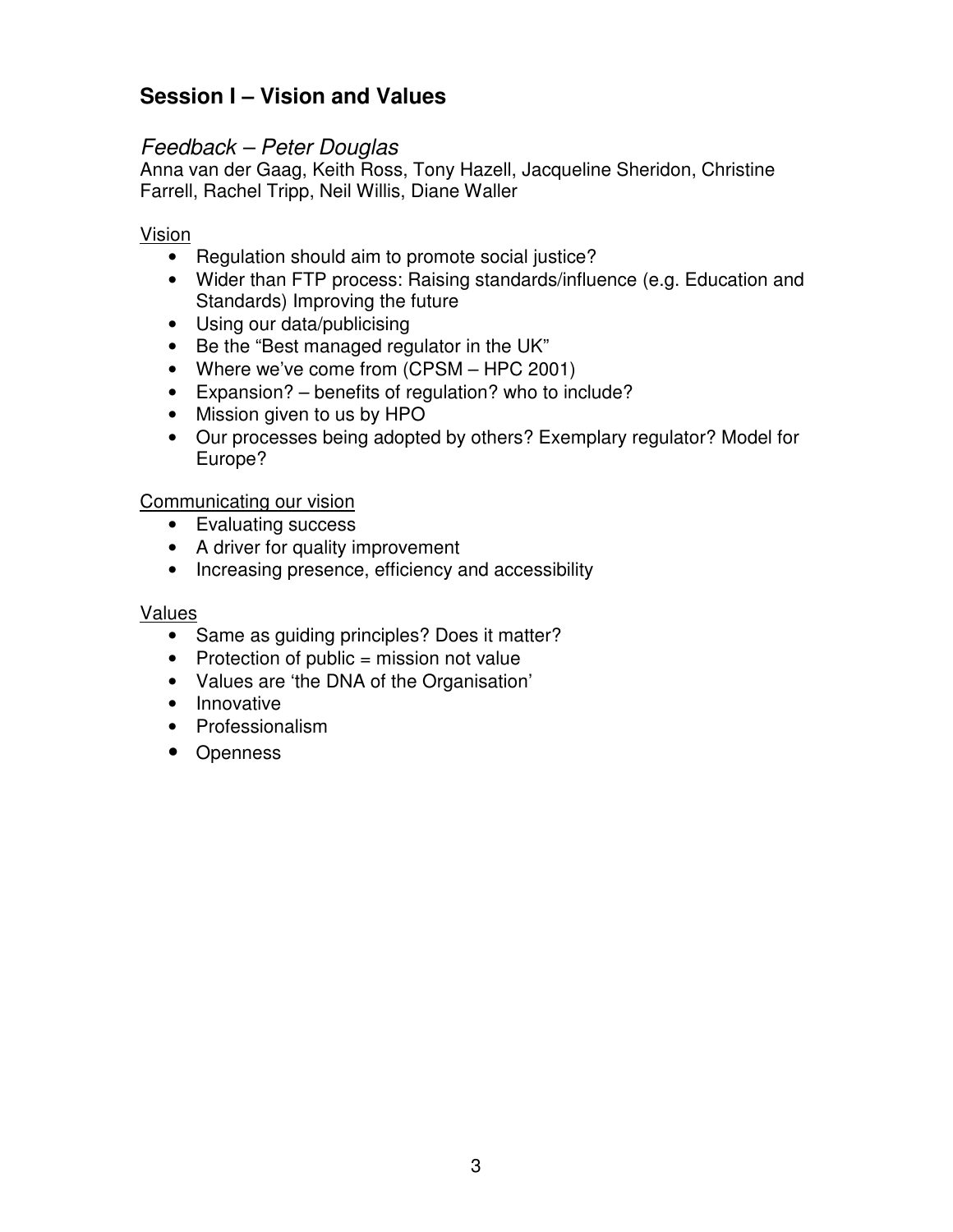# **Session I – Vision and Values**

### Feedback – Eileen Thornton

Daisy Haggerty, Carol Lloyd, Mark Woolcock, Ozan Altay, Doug Proctor, John Harper, Greg Ross-Sampson, Larissa Foster, Kelly Johnson

#### **Strategy**

- Realign any change in vision, values etc (pro-active)
- Action points
- Time frame  $\left\lfloor \right\rfloor$  add three year period
- Prioritise

(Workplan too detailed)

Vision

- HPC to be recognised internationally as 'model' of best practice in regulation
- \*influence\*

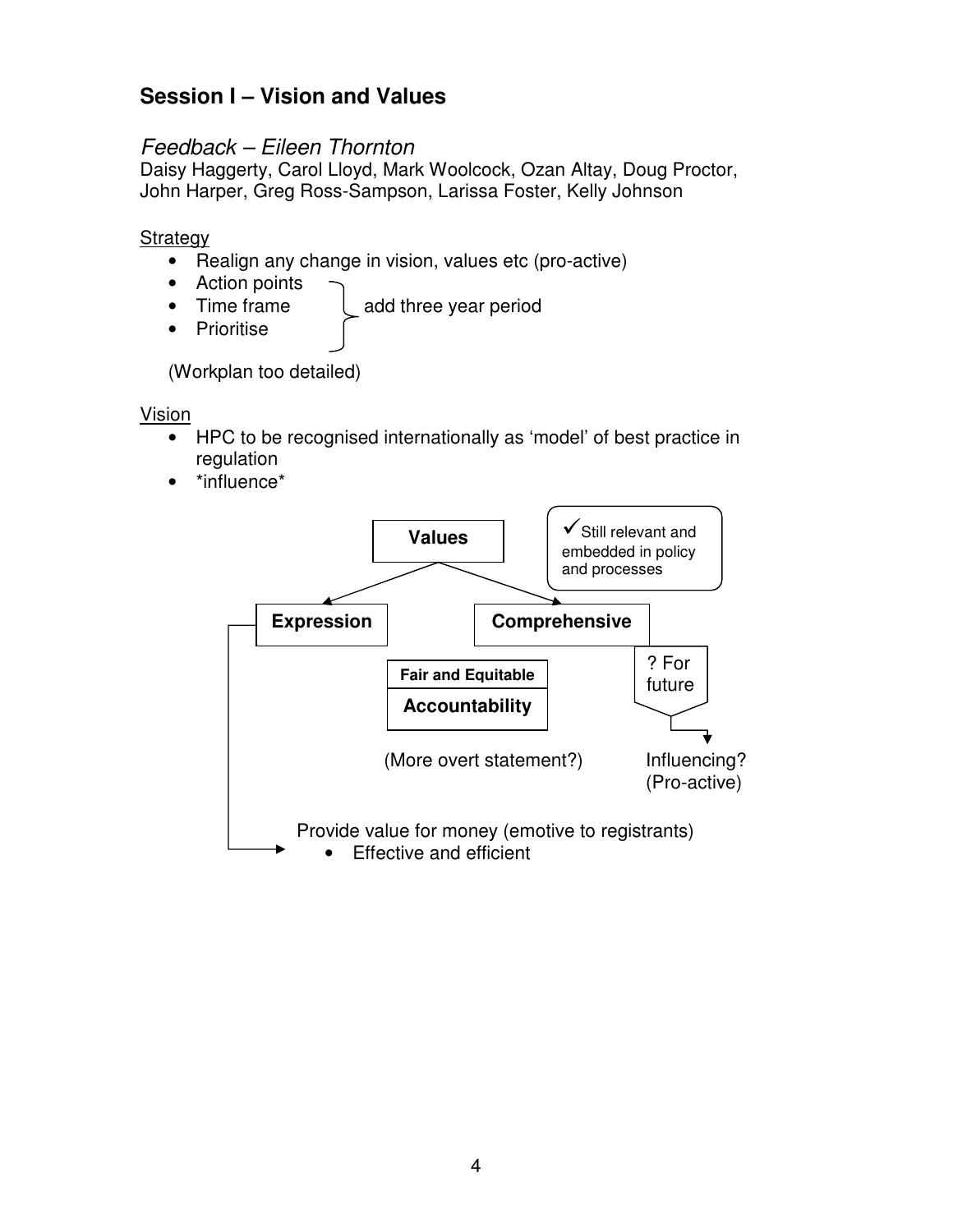# **Session II – Future Proofing**

## Feedback – Jeff Lucas

- Devolution had created divergence across the four home countries and HPC should be more proactive in understanding differences in policy and practice in the four countries.
- Future composition and governance of Council?
- The political and public backlash against professional self-regulation. Some uni-professional regulators were moving away from self-regulation. HPC did not fully understand the nature of the patient voice and should draw on work by the Health Minister (Ben Bradshaw) and Professor Desai.
- A view was expressed that consultation was 'palliative'.
- The HPC should consider the impact of foundation trust status on primary and secondary care services.
- New technologies growth in telemedicine will have an increasing impact on regulation

Professions were increasingly being divided into hands-on work and diagnostic work (e.g. diagnostic work was done in other countries and the results were sent back to the UK). Where did responsibility rest in these circumstances? There should be an international debate about the need to protect the public.

• New structures in government (e.g. new departments such as the Department of Children, Schools and Families) and in the workforce. Education in university was increasingly linked to industry.

The well-being agenda increasingly to the forefront of policy. There were also developments such as the new Mental Health Act and changes to older people's services which would have impact on the composition of the workforce and therefore the future structure of regulation.

- Emerging professions could put significant parts of the population at risk if they were not regulated. The HPC had the power to recommend that certain aspirant groups should be regulated but there was a lack of debate between regulators about emerging professions or the future. HPC needed to liaise with other stakeholders in this debate.
- A member made the point that the concept of public protection was paternalistic and it was not clear if the public thought that regulation was benefiting them.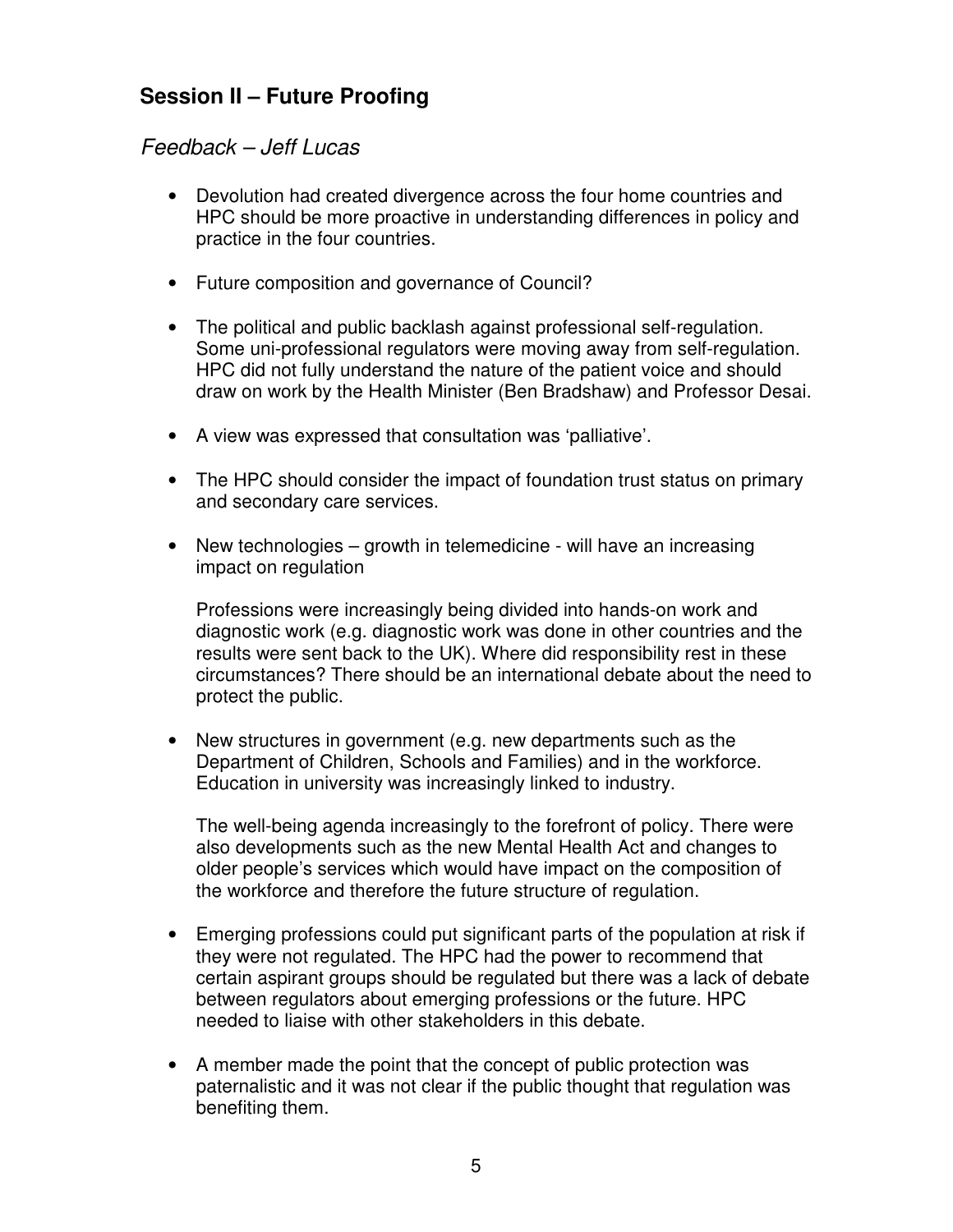# • **Session II – Education of Professionals**

### Feedback - Willie Munro

#### **Education**

- Proactive and consistent curriculum framework/guidance need to be confident using it in the approvals process to confirm that we deliver what we want to deliver
- SET  $4.1.4.2$  review to start
	- o Use our legislation/standards, SOPs, SETS and crosscheck against patient safety when raised
- If FTP procedures are using SOPs, stage further to ensure lessons learned. Individual registrants are not task driven. Underpinning education must be good
- Should be reviewing reports/issues in delivery
- Highlight good practice expand dissemination mechanisms to do this
- Clear focused approach to skills for health consultation publicise responses
- User/other stakeholder involvement in HPC keep under review in all our processes
- Approvals proactive HPC Change and monitoring role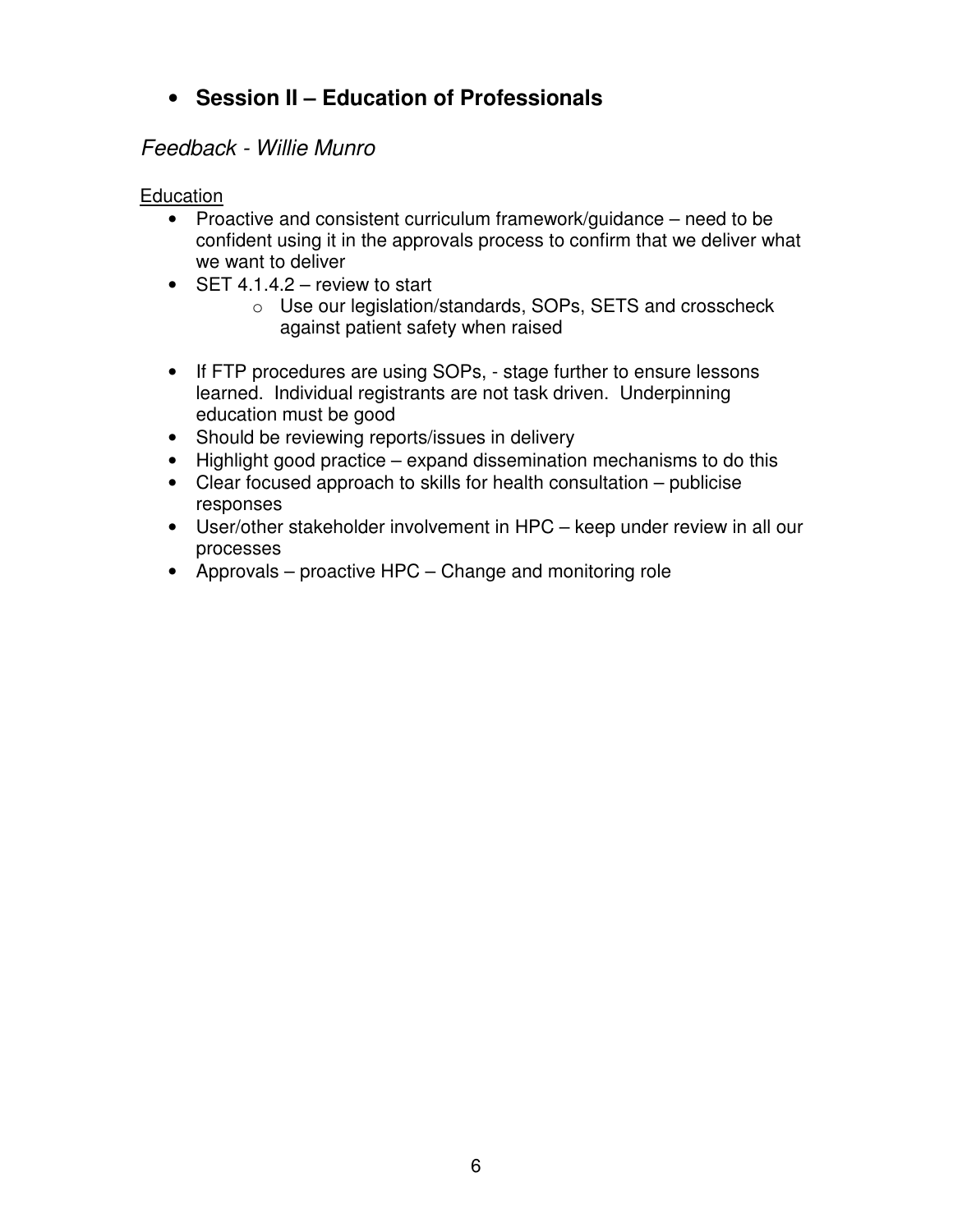# **Session II – The Unregulated Sector**

## Feedback - Graham Smith

### Unregulated sector

- 1. New group applications
	- HPC do more to help the applicants once they are through the initial stages?
		- o Seek additional financial assistance e.g. market research costs
	- Start from who does the most harm to the patient (function and title role)
	- Are there groups who don't readily fit the 9 criteria for regulation that should be regulated?
	- Consider regulating health professions core and specialists?
	- Consider "groupings" under each profession e.g. professional/technician/support worker – bands within functions
	- Adding significantly more titles (to protect the public) likely to become unwieldy
	- Current approach and process designed to be exclusive not inclusive (to protect the public)
	- Council should revisit the criteria and see if they can be improved on (modernised)
	- Does HPC ever re-visit the aspirant groups we turned down to see what impact they are having on patients – i.e. risk (after being turned down?)
	- If legislative backlogs exist (to regulate aspirant groups) should HPC do more to encourage streamlining (to protect the public sooner?)
	- The Council to set up PLG/working group to examine the above issues e.g. the list of criteria, title vs. function etc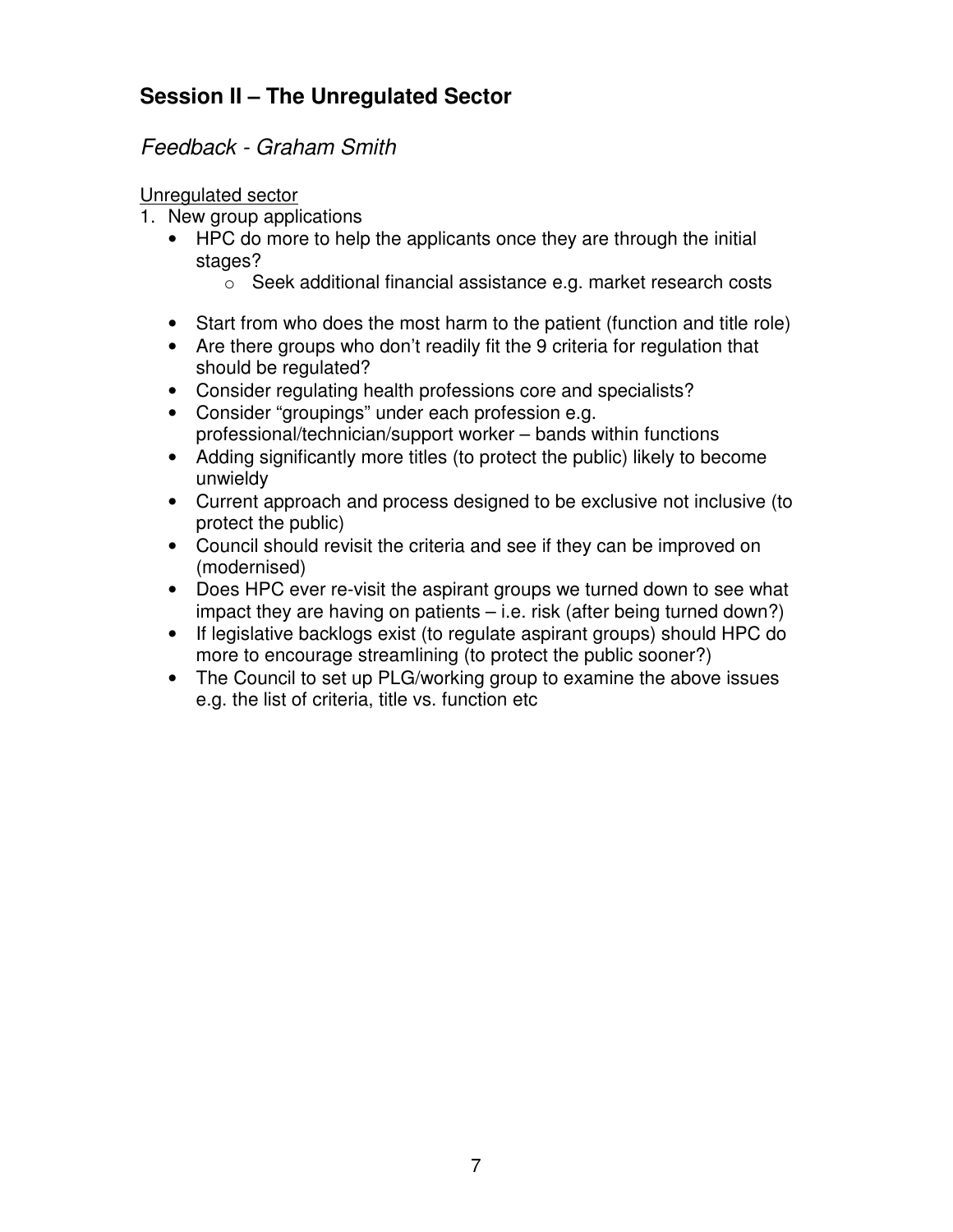During the President's presentation, the following points were made:

- the Council has decided on a 'balance' of membership, but not what a balance might mean.
- Requirements for the future make-up of Council should not be unnecessarily complicated. HPC had access to a phenomenal pool of experience in its registrants, which it could draw on if necessary.
- HPC should not prejudge what the committees and the Council would do in the future. There was a presumption that the total membership of the restructured Council would bring all the experience which was required.
- Many professions would cover several aspects of the professional spectrum, depending on the roles in which individuals worked.
- The intention was to devise criteria to inform the appointment process, which would be operated by the Appointments Commission. The Appointments Commission would be ready to begin the appointment process once legislation for the restructured Council had taken effect. Therefore, the HPC should suggest criteria so that everything was in readiness for implementation of the legislation. The aim should be that the restructured Council should continue to do its job well and ensured continuity as far as possible. The restructured Council would also need diversity. It was intended that there would be a short transition period (6- 12 months) and that the appointment process would involve open competition.
- Initial sifting of the applications would be by the Appointments Commission. The long-list of applications would then be sifted by a selection panel, including the President as a member. It was felt that, in order to take account of devolution, the Appointments Commission should ensure involvement of the appointment units from the four home countries. Concerns were expressed about the Appointments Commission's willingness to involve the devolved administrations in the process, based on past experience in this area.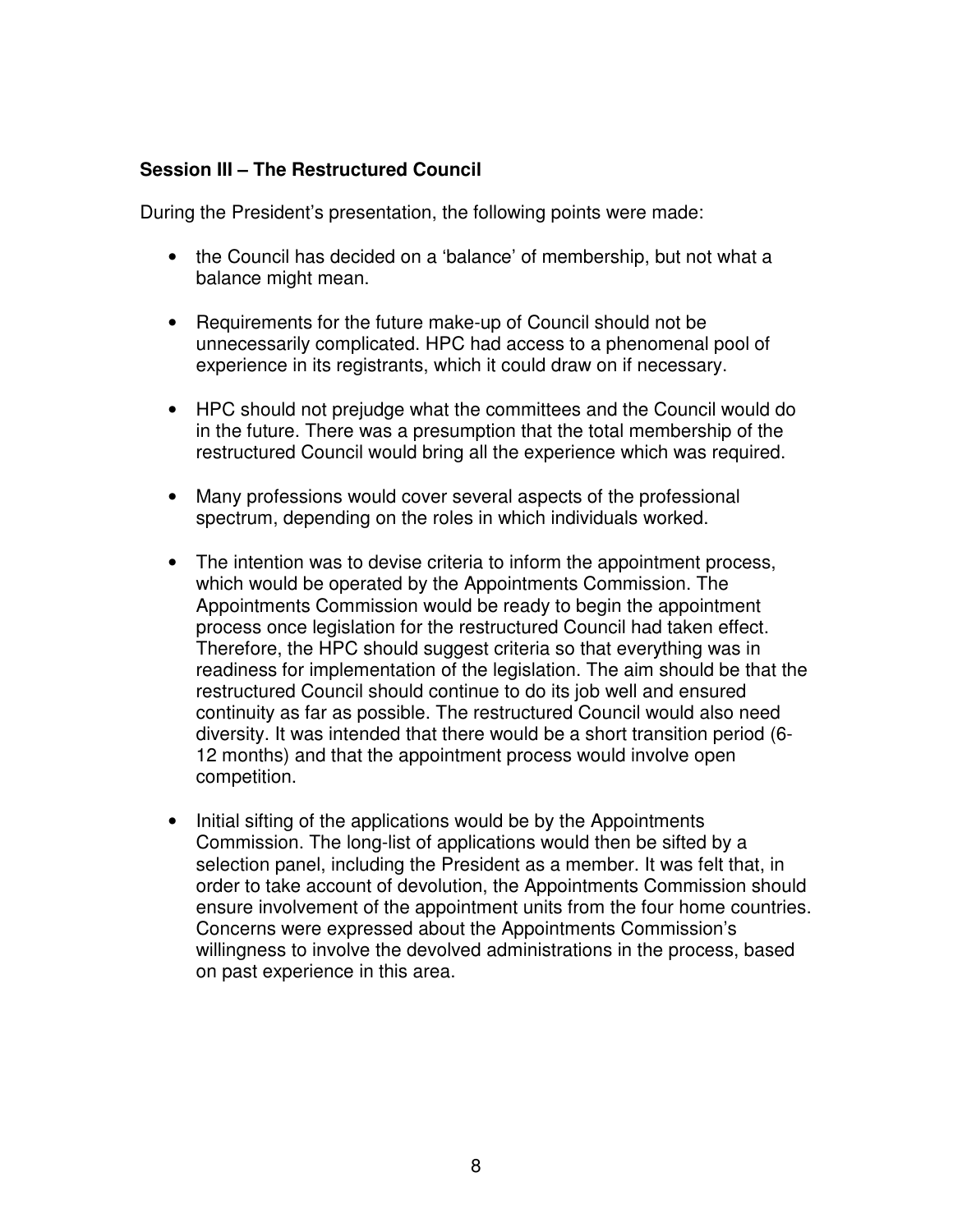- **i. Council membership**
- **ii. Committee membership**
- **iii. Recruitment criteria**

# Feedback – Jacqueline Ladds

Morag Mackellar, John Donaghy, William Munro, Elizabeth Ellis, Barbara Stuart, Marc Seale, Simon Leicester, Mary Clark-Glass, Paul Acres

No to any exclusions in the following categories:

|            | Member of other regulatory council                                                                                                                          |
|------------|-------------------------------------------------------------------------------------------------------------------------------------------------------------|
|            | $\rightarrow$ Member of council or professional body (not unanimous)                                                                                        |
|            | <b>►</b> Age bar                                                                                                                                            |
|            | Conflict of interest?                                                                                                                                       |
|            | * what is the fundamental purpose of the Council? *                                                                                                         |
| <b>YES</b> | one to one interview                                                                                                                                        |
| 70/30      | group discussion                                                                                                                                            |
| <b>NO</b>  | <b>★ Written exercises</b>                                                                                                                                  |
|            | Committees dependent on what the Council is going to do<br>Normally delegates decision making process to them but must maintain<br>corporate responsibility |
|            | Recommendations                                                                                                                                             |
|            |                                                                                                                                                             |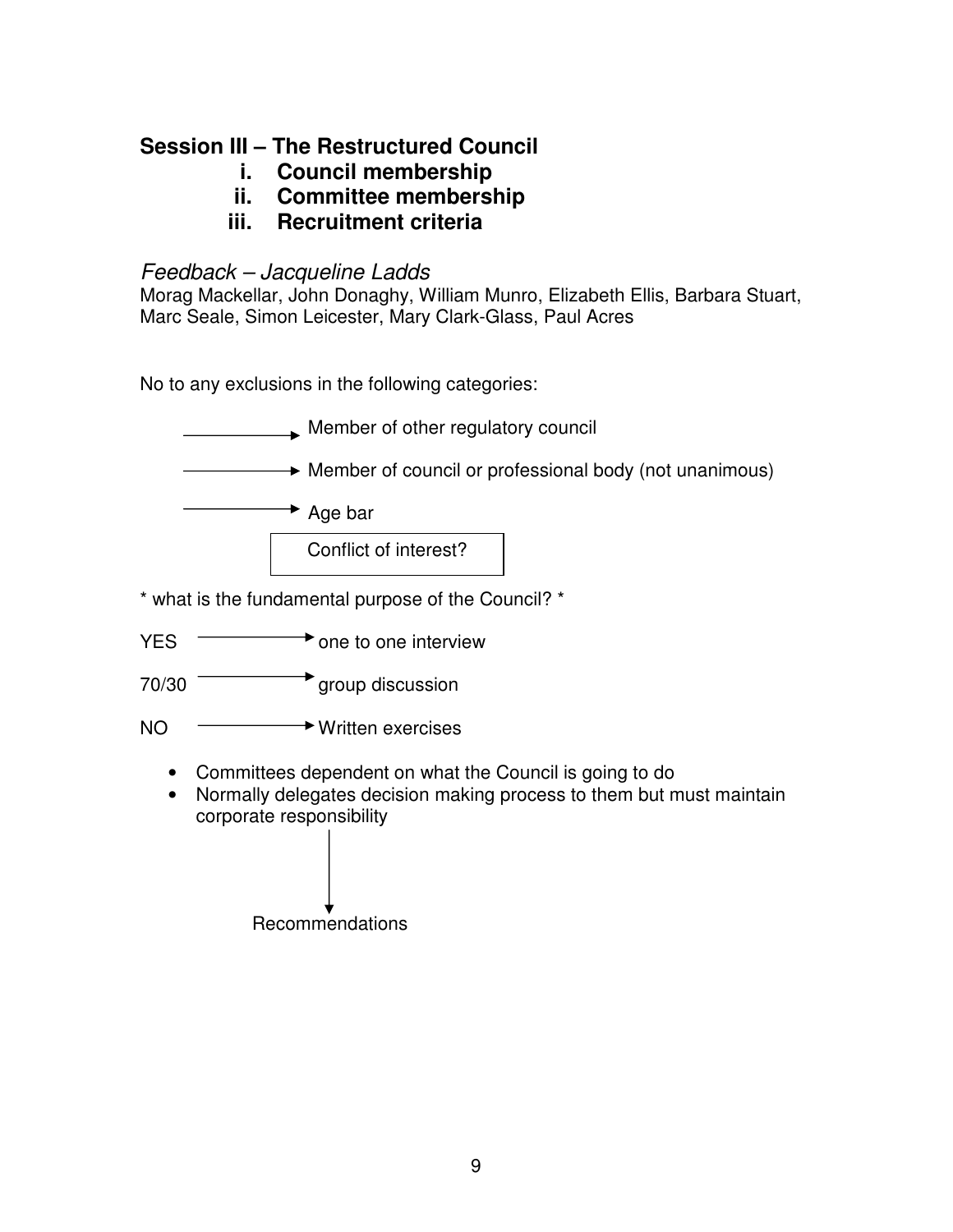- **i. Council membership**
- **ii. Committee membership**
- **iii. Recruitment criteria**

### Feedback - Robert Clegg

Eileen Thornton, Doug Proctor, Jeff Lucas, Niamh O'Sullivan, Sue Griffiths, John Harper, Robert Clegg, Kelly Johnson, Karen Bryan, Christine Farrell

- Continuity important
- Diversity what does this mean?

Criteria  $\Box$  - got to get the best people Expertise  $\geq$  - if we need expertise we will get it

- Danger of excluding certain categories (i.e. no exclusions!), however difficult to wear two hats
	- o Individual must manage the conflict
- Don't write large exclusion clauses
- Council must retain the right to elect the chairs of Committees
- Expertise in chairing, not detailed technical expertise
- Communicate message that members are not representatives, particularly to the professional bodies
- Create a group of people who can work together
- Council is governance not management
- Selection process?
	- $\circ$  Don't make an industry out of this
	- o One face to face interview
	- $\circ$  The application form is demanding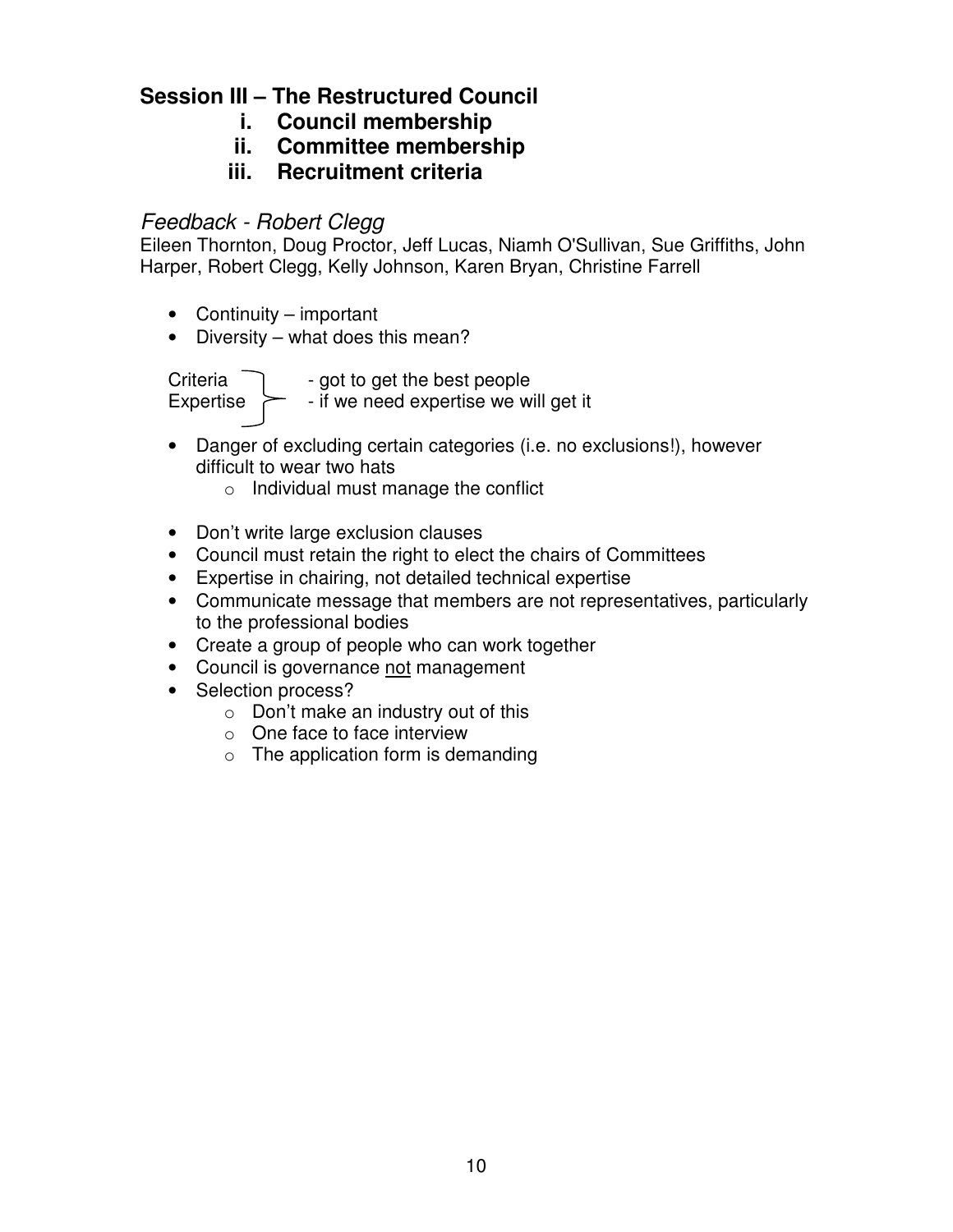- **i. Council membership**
- **ii. Committee membership**
- **iii. Recruitment criteria**

## Feedback - Sheila Drayton

Morag Mackellar, Roy Dunn, Daisy Haggerty, Annie Turner, Ozan Altay, Greg Ross-Sampson, Tony Hazell, Patricia Blackburn, John Donaghy

Council Restructure

- "10" members minimum
- Spectrum may not be such as issue. Some/many existing registrant Council members operate in numerous sections already.
- "one trick pony" will not apply to sit on Council
- Registrant home country representatives required (but less important than 5 years ago)
- Welsh and Scottish moving further away from English model
- Does it have to be a registrant Council member? some lay members are very well connected (e.g. Tony H) and may be better than a registrant member

| 1 Reg   |
|---------|
| 1 Lay   |
| England |
|         |

**1 Reg 1 Lay N Ireland** 



**1 Reg 1 Lay Wales** 

**minimum**

Potentially some registrants may not be allowed as already represented by a home country member

- Council function will not change BUT Committee requirements may change
- Diversity Education vs Practitioner OR are the boundaries now so vague that it is not relevant?
- Are the persons that would apply for election the same people that would apply to the Appointments Commission?
- Some past requirements no longer fit and even existing members change over time. e.g. Tony H was Education/Welsh representative and now no longer is in education four years later
- Check what the criteria are for current Appointments Commission (basis for selection) Biomedical vs Social? NHS vs Private?
- Partners need specifics/skills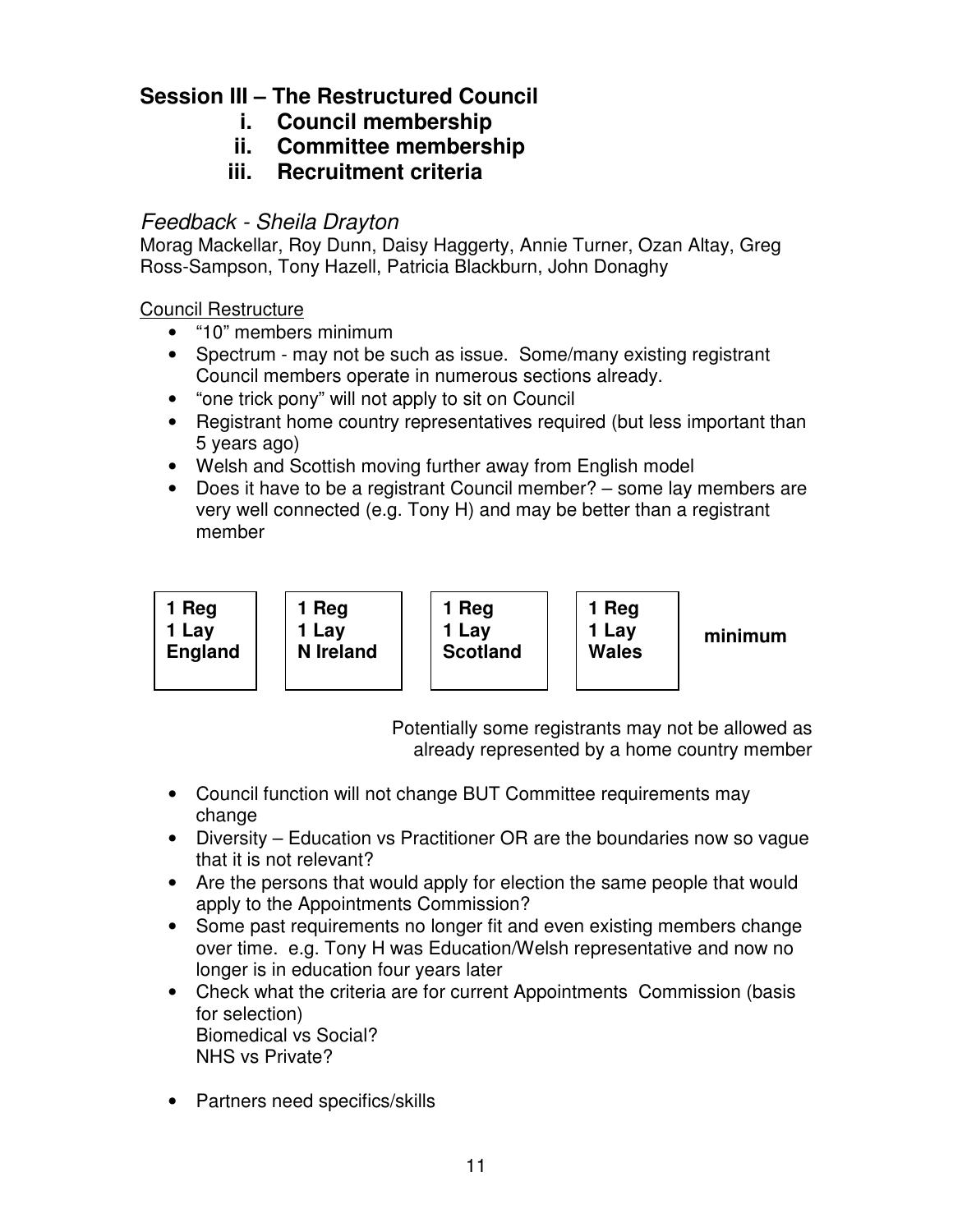- Council members need less specific
- Professional body council member does not equal HPC member as this conflicts
- Attendance at professional body Council by HPC members ok
- relationship between Council and Committees key
	- $\circ$  10 members, registrant, education, practise making it too complicated?
- Calibre of people key able to span fields
- Key point maximum of 1 per profession
	- $\circ$  Right skills generic skills for Council
	- o 1 Registrant from each country (networks)
	- o 4 Professional, 4 Lay
	- o 1 lay from each 4 countries
	- $\circ$  Debate about lay people Finance



• Really important work done by panel members and committee members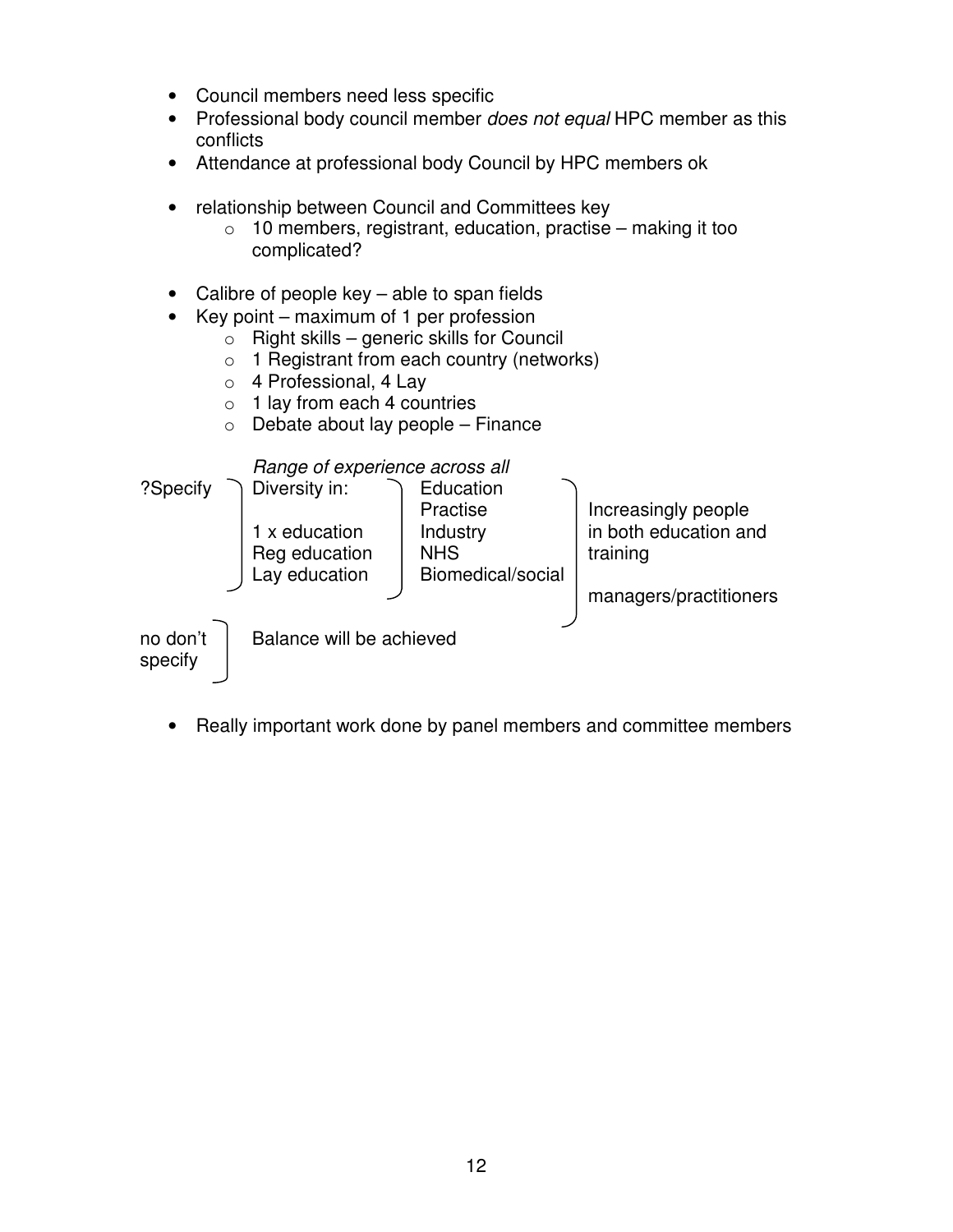- **i. Council membership**
- **ii. Committee membership**
- **iii. Recruitment criteria**

### Diane Waller

Mark Woolcock, Elizabeth Ellis, Barbara Stuart, Neil Willis, Mary Clark-Glass, Larissa Foster, Diane Waller, Graham Smith, Peter Douglas, Marc Seale, Rachel Tripp

The group found it very difficult to reach agreement.

**Selection process**: The group felt that Council members should not be members of the councils of other regulatory bodies or professional bodies. The group disagreed on conflicts of interest and felt it was important to maintain good relationships with professional bodies. The group was not clear on the function of Council and noted that there was no definite agreement on the number of members of the restructured Council, only a range of numbers.

**Appointment process**: Some members favoured a one-to-one interview but the group disagreed about whether a group discussion between candidates would be effective. There were also passionate views for and against a written exercise.

**The task of committees**: The role of committees would be dependent on how the restructured Council worked. The committees would do detailed work and it was therefore important to carefully consider committee membership.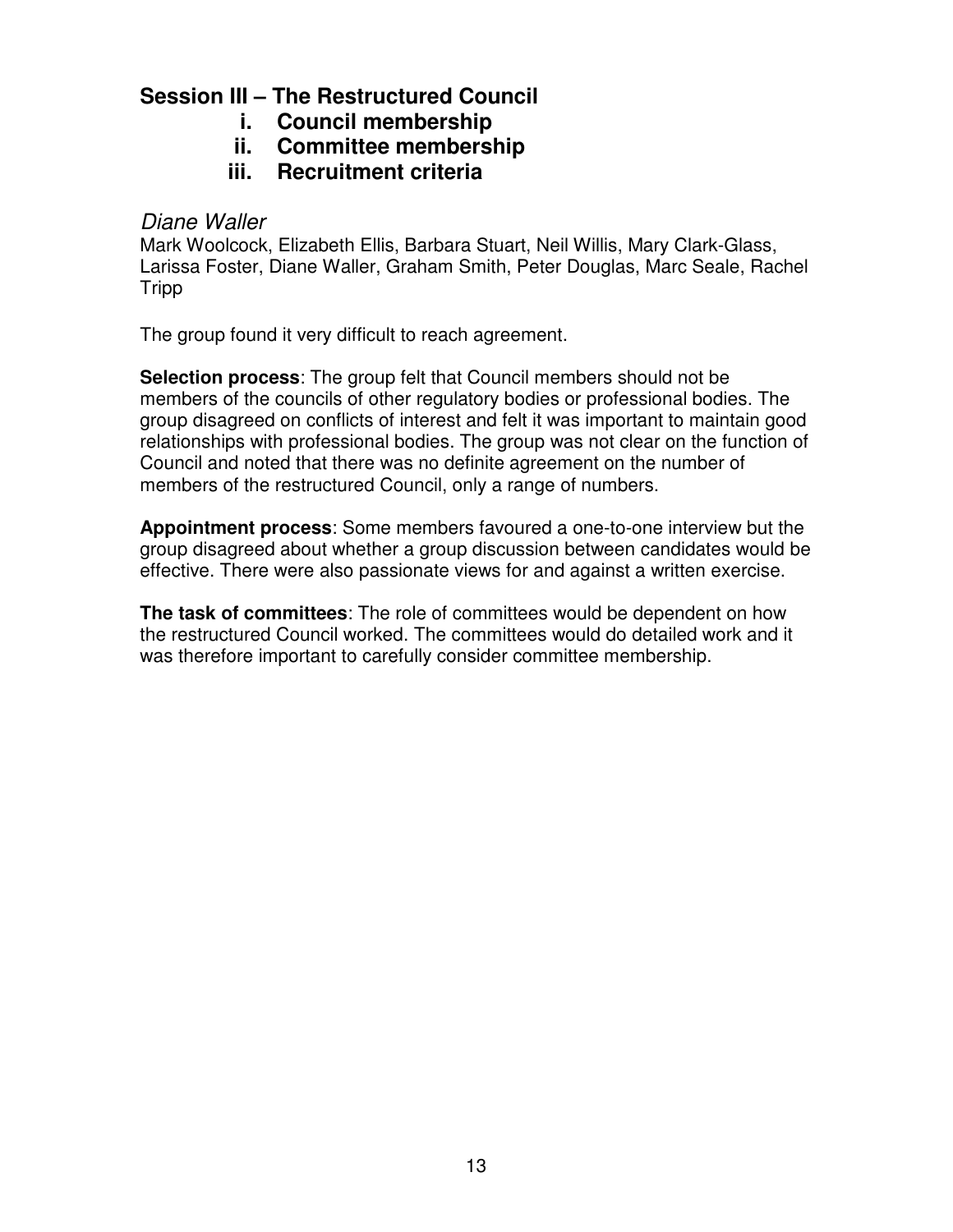- **i. Council member self-appraisal**
- **ii. Committee self-evaluation**
- **iii. Council meeting format**

### Feedback - Sheila Drayton

Morag Mackellar, Roy Dunn, Daisy Haggerty, Annie Turner, Ozan Altay, Greg Ross-Sampson, Tony Hazell, Patricia Blackburn, John Donaghy

### Self appraisal

- Useful
- An Improvement on previous process
- 1 on 1 with president valued
- Handled well specific questions could be restructured but handled well

### Appraisal by president

- Difficult for alternates those who don't see President in action frequently
- Specific questions useful
- Trigger

View – Continue, review in two years. Give it a good run for its money Does it add value? Yes

#### Committee Self Appraisal

- Range of views from: waste of time, to need to revisit, to scepticism regarding value
- Form asks are we doing things right rather than are we doing the right things
- Ideally, evaluation of Committee should be outcome focused but difficult, therefore currently focused on process
- Need to revisit political imperative, huge amount of work, what do you do with it?

Does it add value? Not yet

#### Council meeting format

- Always were occasional sessions
- New style good, useful
	- $\circ$  Opportunity to focus on a topic
- Two sessions to date some have trouble remembering
	- o Topics governance, size of council
- Need to be clear on purpose
	- o Briefing
	- o Training
	- o Towards decisions making
	- o debate
- Too early to assess value in briefing on particular issues and training use the time to connect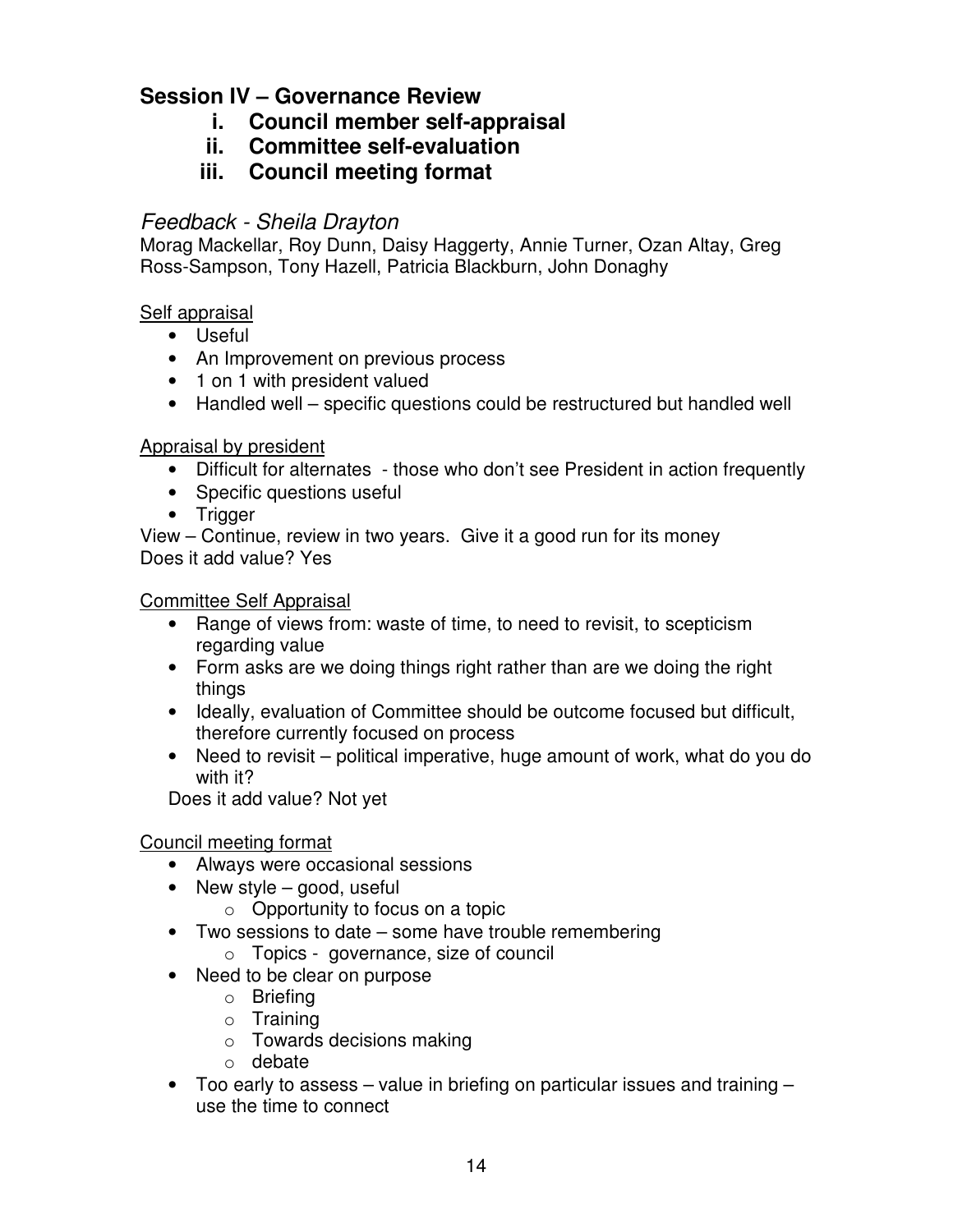• Meetings could be shorter – focus debate when required Does it add value? Used judiciously, yes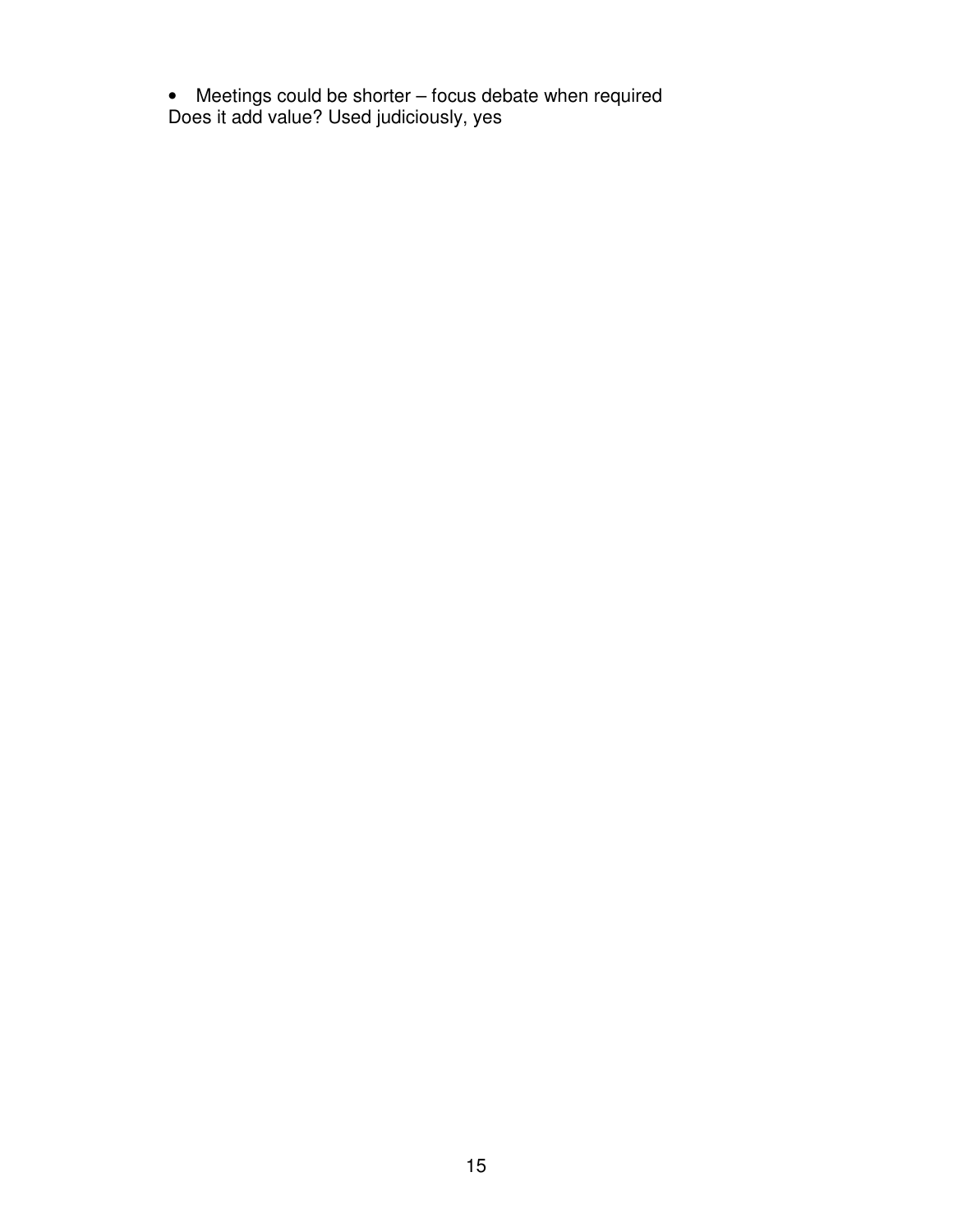- **i. Council member self-appraisal**
- **ii. Committee self-evaluation**
- **iii. Council meeting format**

## Feedback - Paul Acres

Carol Lloyd, Anna van der Gaag, Helen Davis, William Munro Jacqueline Sheridon, Simon Leicester, Jacqueline Ladds, Keith Ross

Appraisal, Self and Chair –

- Caused to reflect on role/value (should improve over time)
- Dialogue and feedback
- Adds Identifies themes that benefit governance and HPC
- Common themes analysis added value to governance multi-level review good
- An important check on president's performance
- Proactive (dialogue in-between?)
- Clarify expectation of ongoing dialogue no surprises!
- Alternates may find the appraisal process difficult as they do not always attend council meetings but may find it useful to be revisited by committee chair
- 'Average', too relative change to 'acceptable'

### **Committees**

- Not as effective too "yes" "no"
- Too much about individuals, not about the committee (less "I")
- Things right but right things?
- Council should evaluate work of Committees
- What added value?
- Committee itself must address and discuss
- Did cause to reflect and should? Improve committee/governance
- Approach adopted by NAO for Audit Committees useful

### Council Format/Agenda

- Useful, good vehicle for dialogue
- Focus
- Context be aware
- Addressing big issues
- Leaves space for individual views to add value

Dialogue drives consensus

- Strategy first?
- Value in less structured format
- Worth going
- Need for a process to identify key themes and build into a programme for Council meetings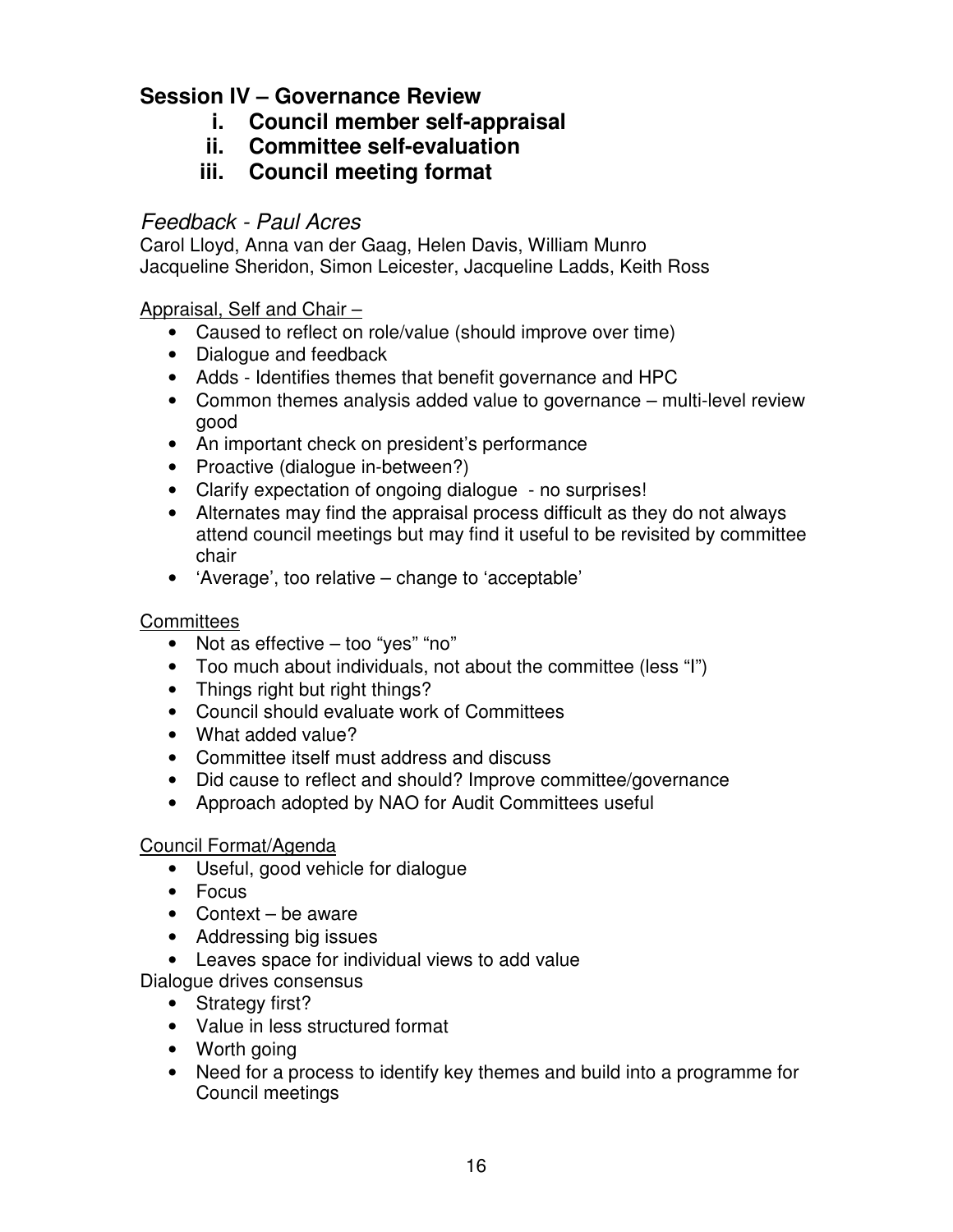• Continuity of addressing strategic issues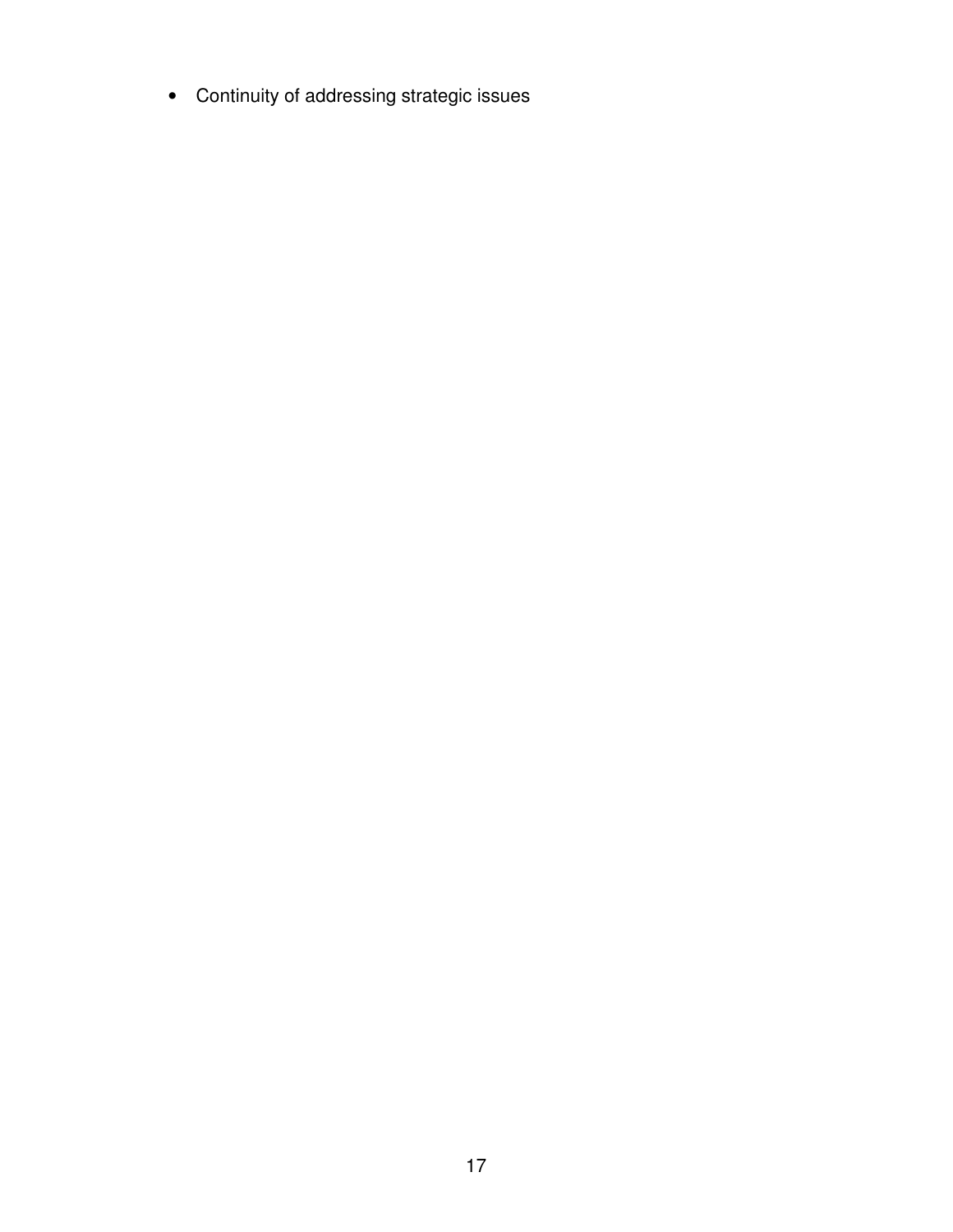- **i. Council member self-appraisal**
- **ii. Committee self-evaluation**
- **iii. Council meeting format**

### Feedback – Karen Bryan

Eileen Thornton, Doug Proctor, Jeff Lucas, Niamh O'Sullivan, Sue Griffiths, John Harper, Robert Clegg, Kelly Johnson, Christine Farrell

Council member self appraisal

- Telephone option good
- Paperwork was better this year it is a requirement and adds value
- Should continue to be annual
- Form somewhat limiting should be an optional comments section
- Generally better this year
- Review of president useful perhaps too prescriptive

### Committee self evaluation

- What does this set out to achieve?
- Overlap with self evaluation
- Needs to focus on what the Committee is achieving rather than process
- We need to look at terms of reference are we achieving these?
- Evaluation needs to be outcomes focused
- Link the strategic plan for the Committee to the workplan this is now happening and is very useful

### Format of Council Meetings

- Papers are well prepared
- Now inviting comments from the Committee Chairs positive development
- Created environment for strategic discussion
- Balance between council discussing issues, new perspectives and reopening discussion had in committees – executive should be at the table
- Continue to ensure there is space for debate
- Need more landscape type items presentations from external bodies and Department of Health
- It would be helpful to have external speakers at meetings and away days
- How do we leverage for more improvement discuss overarching issues
- Role for Chairs' Liaison group in agenda setting informing the process rather than controlling